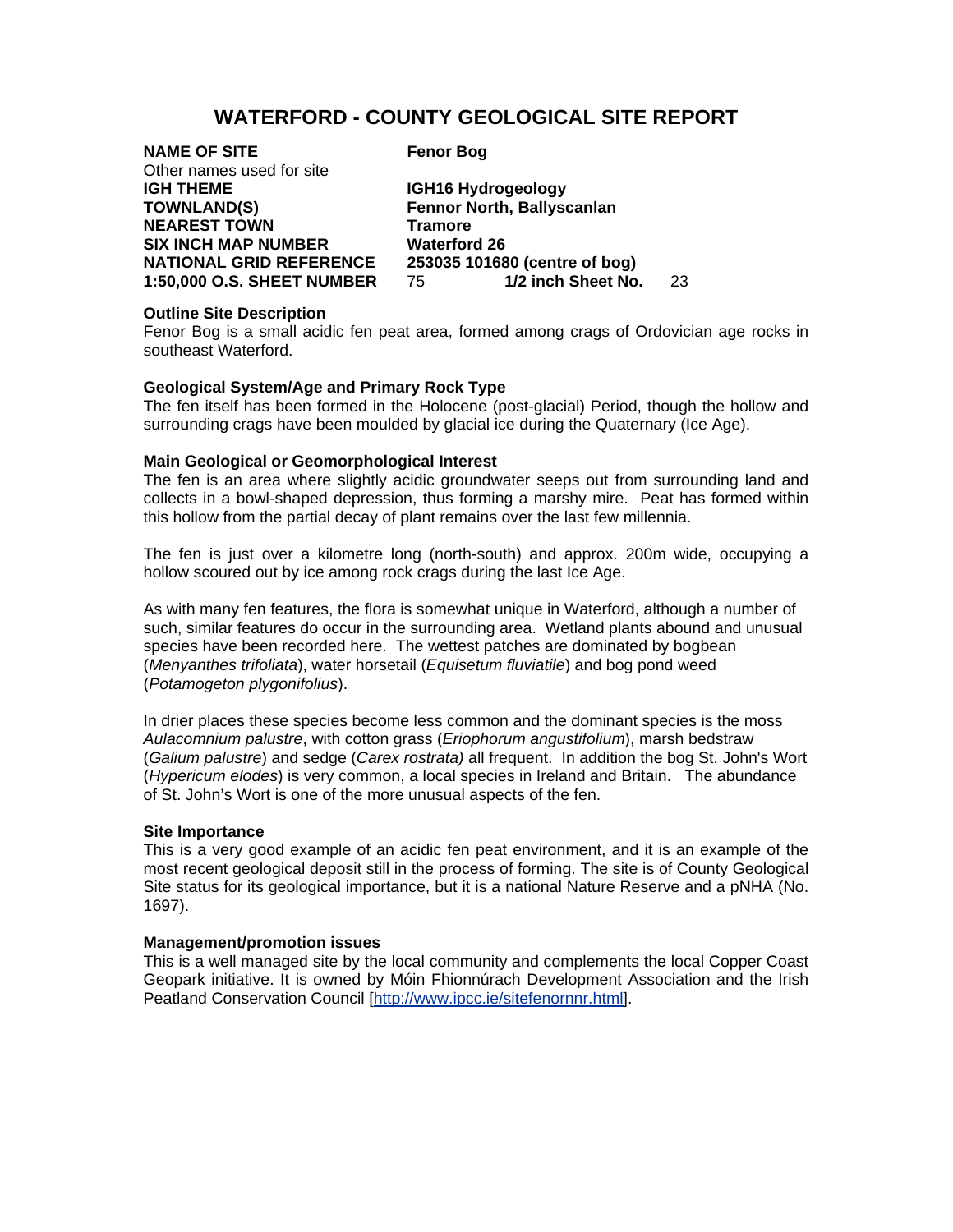

A view of Fenor Bog from the high ground to the east in the Ballyscanlan Hills.



Some of the visitor facilities and information panel at Fenor Bog. The artistically carved stone seats are by John O'Connor, and are part of a commissioned series along the Copper Coast.



A section of the boardwalk at Fenor Bog.